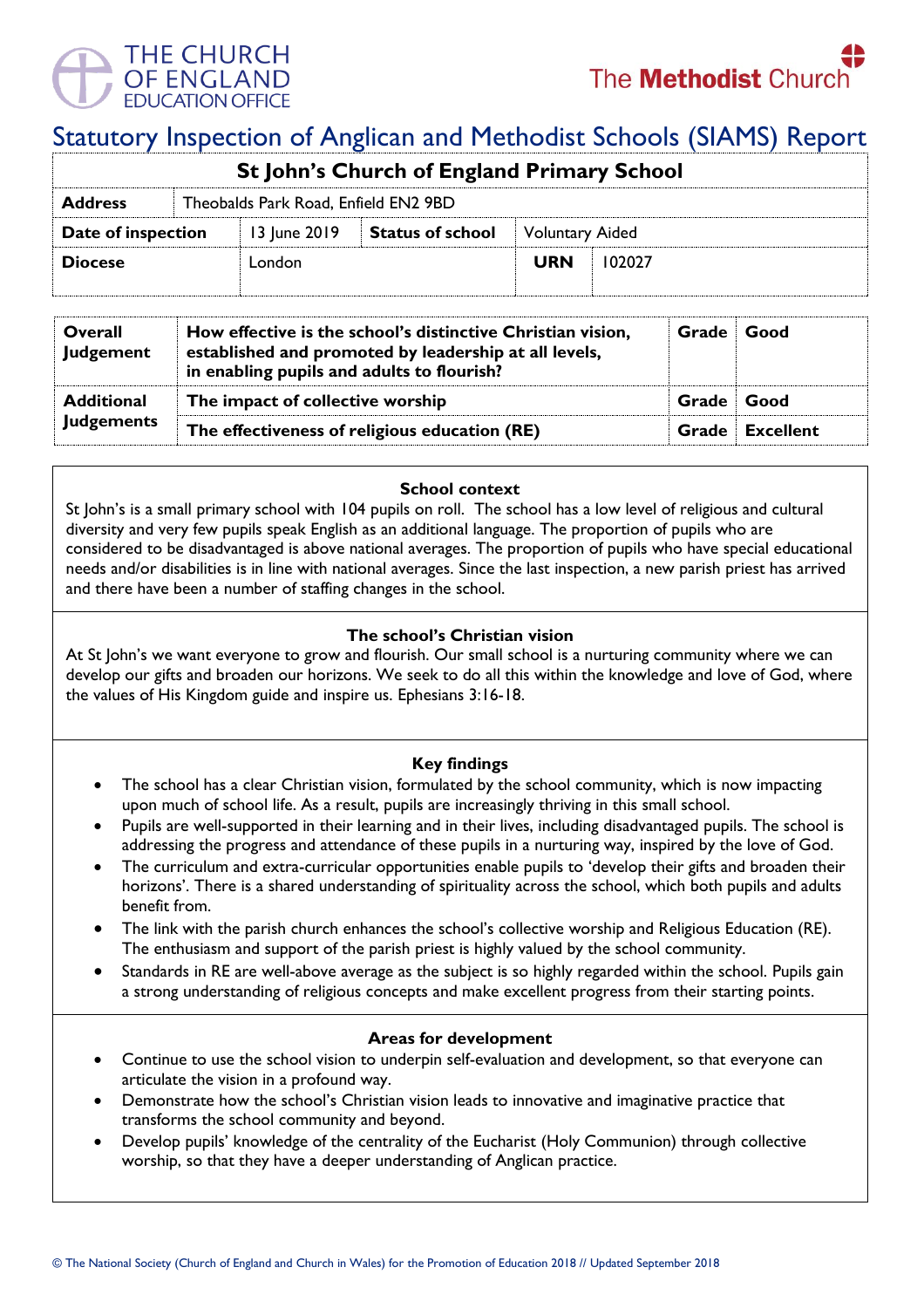#### **How effective is the school's distinctive Christian vision, established and promoted by leadership at all levels, in enabling pupils and adults to flourish? Inspection findings**

Leaders, including governors, have established a distinctively Christian vision which is appropriate to this school. They involved the whole school community in formulating the vision and the associated school values. As a result, most members of the school community can explain what the vision of the school is. Pupils are able to speak about the vision and quote the bible verses related to the vision, such as 'God's glorious riches', in their prayers and RE work.

This is a truly inclusive school. Pupils are admitted regardless of their faith background or circumstances. School leaders work hard to integrate all their pupils, and nurture them in accordance with their vision. Governors are very involved in the life of the school and make frequent checks to know how the school is progressing. They work well with school leaders to ensure that the school continues to improve as a church school. The school has addressed the issues from the last inspection and is focusing on appropriate next steps for their community, in line with the vision. Although St John's is a small school with limited resources, they don't let this hold them back. They make good use of their relationships with local schools and the diocese to develop their practice. Leaders now need to fully embed the vision throughout the whole community, so that everyone has an equally profound understanding of the difference it makes.

The school provides a varied and interesting curriculum, which enables pupils to develop spiritually and academically. They also manage well to enhance what is on offer through extra-curricular activities and trips. Despite the small size of the school, there is an opportunity for everyone to thrive at something. For example, the school has a wide-ranging sports programme and offers music lessons for pupils. Pupils say these opportunities are one of the best things about the school. Leaders can demonstrate how this relates to their vision for pupils to 'broaden their horizons'. These opportunities contribute to pupils' spiritual development, because a shared understanding of spirituality is integrated into school life. Pupils comment on the support they receive to help them with their learning. The school has a flexible approach to grouping pupils so that they all receive support to 'develop their gifts'. This is having a positive impact, particularly in Maths, which is a key focus area for the school. The school is also working relentlessly to address attendance, because they know the difference it makes to pupils' learning. Consequently, there have been improvements in attendance, especially for vulnerable pupils.

Pupils in this school are inspired to 'broaden their horizons' and think deeply about moral and ethical issues. They enjoy fundraising and talk enthusiastically about the charities they support, both locally and internationally. For example, they support two students in Uganda through a local church charity. Driven by the 'values of God's Kingdom', they have tackled the issue of plastic waste, linking this to high quality RE work on God's creation. The school's garden, developed in memory of a former pupil, provides a space for pupils to reflect and grow spiritually. Parents' involvement in creating it has enabled them to flourish, too.

The nurturing atmosphere of the school is directly related its vision. This is commented on by members of the school community, who say the school is a 'gentler place' since the vision was introduced. Pupils with a range of different needs are fully integrated in the life of the school, including those who transfer from other schools. The school supports their behaviour well so that pupils' learning isn't interrupted or disrupted. Pupils and adults are able to voice their concerns and ask for help in this caring school. Parents say that their children find 'great comfort' in this school. They also comment on how well pupils mix with each other across ages, faiths and backgrounds. Because of this, pupils respect and care for one another.

Everyone is valued in this respectful school. There are clear policies that show that everyone is to be included. Vulnerable pupils are treated with dignity, even in challenging circumstances. Governors speak about how one of the aims of the school's vision was to help pupil leaders tackle any bullying behaviour, wanting 'everyone to… flourish'. Pupils are confident in tackling any unkindness they might encounter. They have learnt about the Christian belief that everyone is made in the image of God. The school also teaches about healthy relationships appropriately.